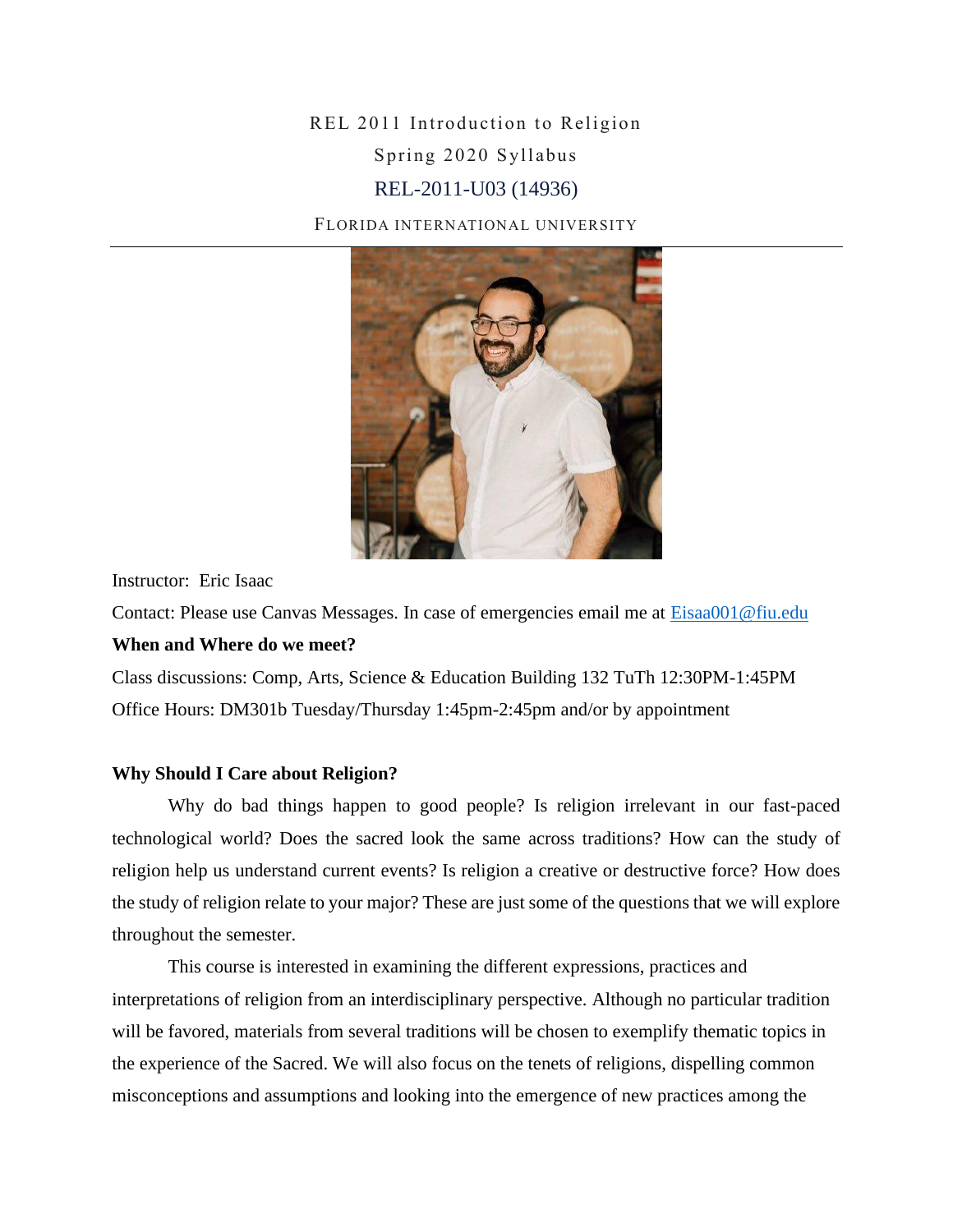post-denominational generation.

#### **How can this course help you advance in your career?**

You do not need to be personally religious, majoring in religious studies, or in a field within humanities to benefit from this course. Whatever your academic field is, this course will train you to make important connections between your career and the world of the sacred and the profane. You will be able to understand the complexity of the definitions of religion and secularization, and the role religion plays in local and international affairs.

Religious illiteracy can greatly impact our ability to understand personal and social motivations behind financial decisions, political engagement, science and technological advancement, environmental and migration policies, family planning, diet and food production, gender relations, war and terrorist attacks, and more. Whether you notice or not, religion is a universal phenomenon that continues to transform and be transformed by our societies. Religion greatly influences one's epistemology, or the way they deal with what is true or false, as well as the way they look at the world. If we fail to understand religion & secularization, we may fail to understand people.

Our approach is interdisciplinary, which means you will be critically reflecting from many fields of study such as philosophy, psychology, cultural studies, history, economics, gender studies, among others. This enhances your ability to think critically, communicate effectively, respond sensitively, collaborate with others and creatively resolve conflict.

## **I. How will you succeed in this course?**

#### **1. Buy the required text**

Anatomy of the Sacred: An introduction to Religion by James C. Livingston ISBN 978-0-13-600380-9 ISBN 0-13- 600380-x

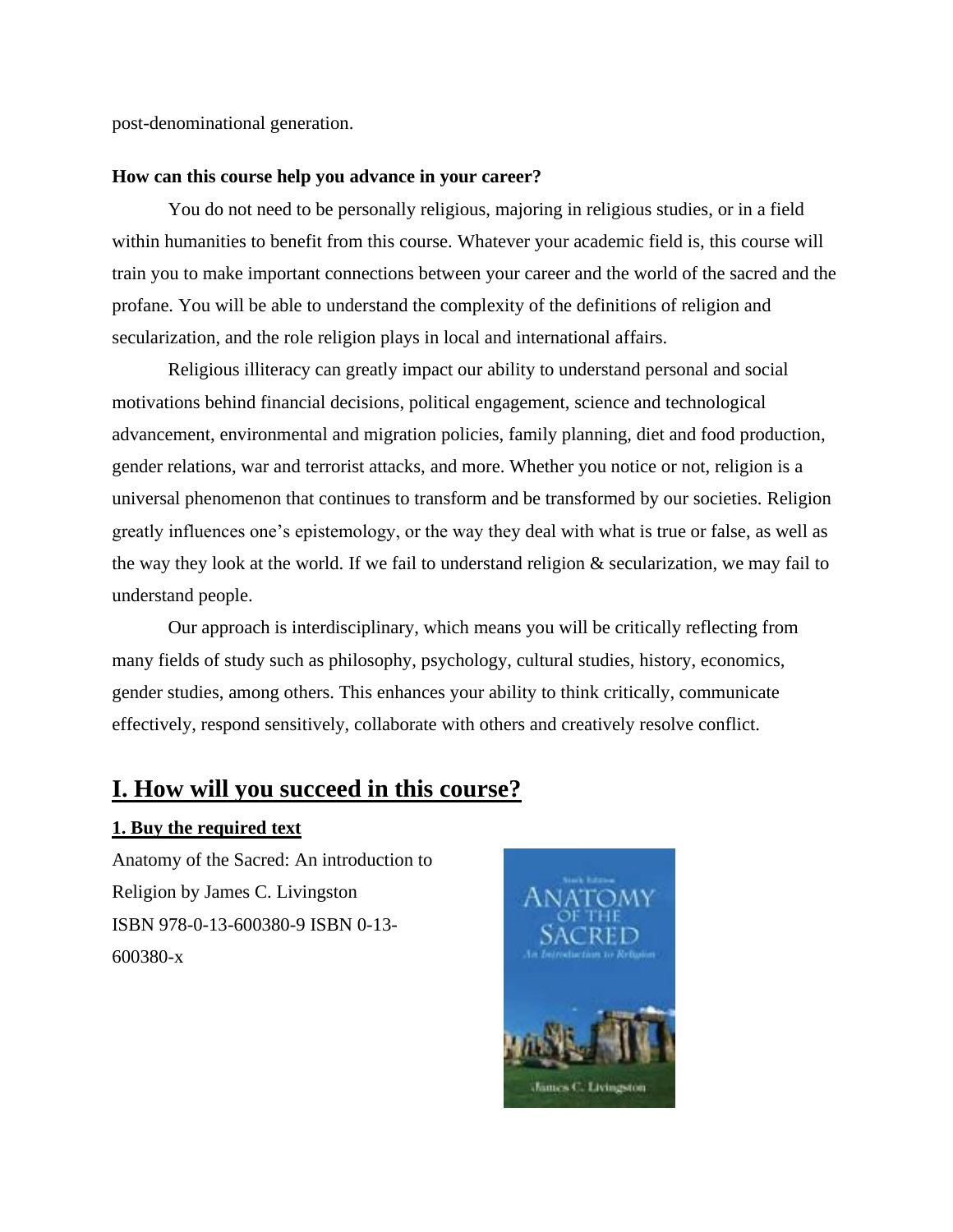# **2. Take good notes in class so you can do well on the exams, presentation, and participation portions!** Examinations (20%)

Participation (10%) Presentation (15%)

45% of total course weight

### **3. Do not procrastinate on the writing assignments or the site visit!**

First Draft of Site Visit Essay (10%) Final Draft of Site Visit (15%) Site Visit Proof Submitted on Time (5%) First Draft Personal Analysis Essay (10%) Final Draft Personal Analysis Essay (15%) 55% of total course weight

# **II. Course Objectives, Goals, & Plagiarism Statement**

### **Objectives**

- 1. Classify and utilize various approaches to the study of religion, including but not limited to ethnographic, psychological, anthropological, ethical, phenomenological, and so on.
- 2. Compare and contrast the key underlying beliefs and principles of the major Eastern, Western, indigenous and shamanic religions.
- 3. Demonstrate knowledge of the evolution and movement of religious beliefs from ancient to contemporary times.
- 4. Speak intelligently about the relationship between religion and other cultural phenomena such as art, literature, music, film, and so on.
- 5. Demonstrate an increased empathetic awareness of religious diversity and differences.
- 6. Correctly distinguish between primary vs secondary sources, insider/ideological vs outsider/academic sources, and scholarly vs journalistic sources.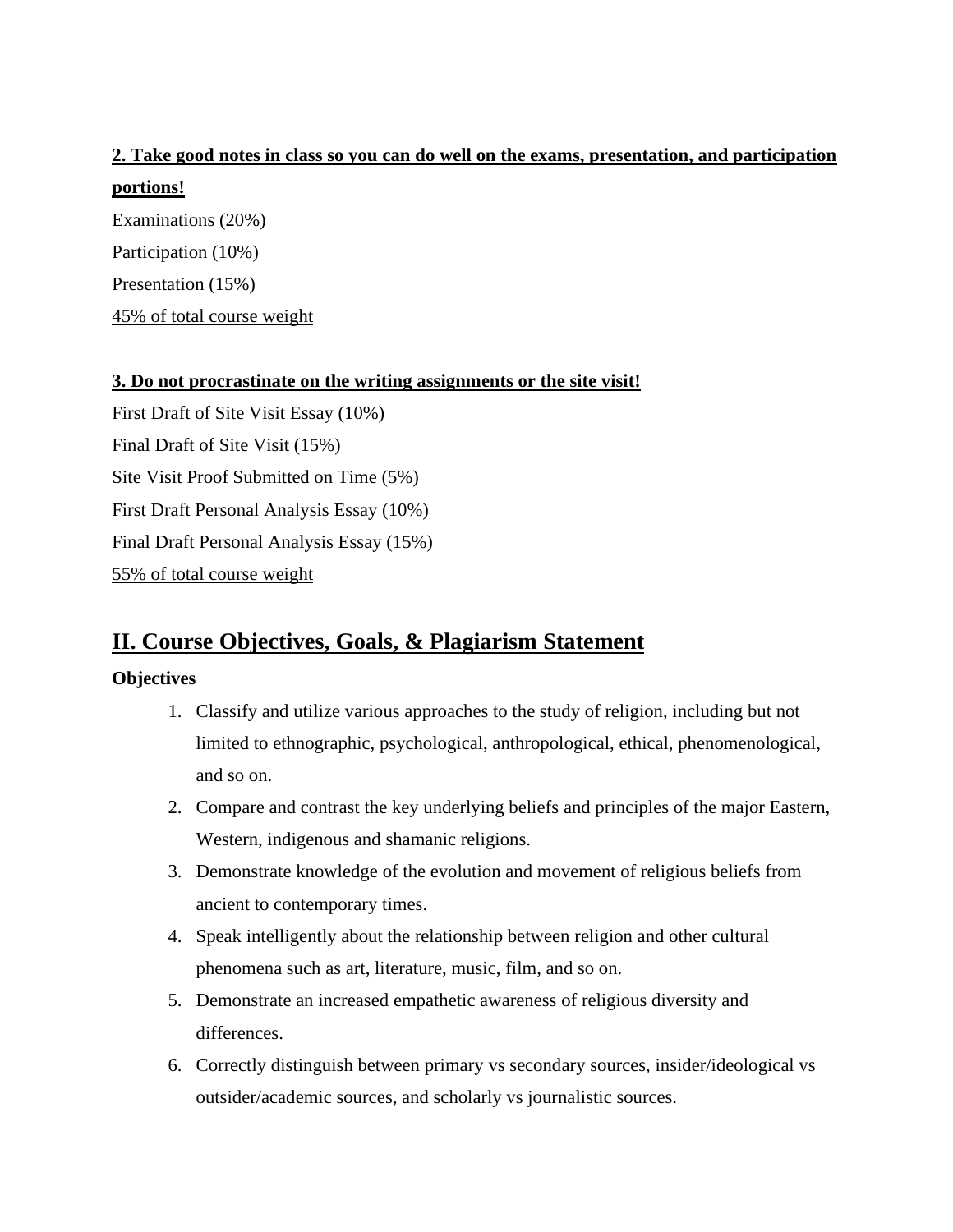#### **Goals**

- Foster tolerance of and appreciation for differences in human culture and diverse religious expressions.
- Develop fluency in ancient and contemporary religious history.
- Expand ability to apply different methodologies to the study of religion.
- Create an atmosphere of self-exploration and self-understanding.
- Nurture creative and critical thinking.
- Identify the relevance of studying religion to contemporary life, human thought, and professional development

### **Global Learning Objectives**

As a Global Learning course, students will be meet the following objectives through text readings, assignments, and class discussions:

1. Students will be able to analyze topics in the field of religious studies from multiple perspectives.

2. Students will be able to assess how global issues and trends are interrelated with the development and practice of religions

3. Students will be able to demonstrate willingness to think creatively about religious issues in the contemporary world.

### **Statement on Plagiarism**

You are expected to understand the definition of plagiarism. See the [University Code of](http://www.fiu.edu/~oabp/misconductweb/2codeofacainteg.htm) 

[Academic Integrity](http://www.fiu.edu/~oabp/misconductweb/2codeofacainteg.htm) if you need further clarification. Plagiarism will not be tolerated. Plagiarism, or attempting to pass off another's work as your own, falls into three different categories:

- 1. A written work that is entirely or partially stolen from another source;
- 2. Using quotations from another source without properly citing them; and
- 3. Paraphrasing from another source without proper citations.

Students are expected to understand the definition of plagiarism. See the University Code of Academic Integrity at http://www.fiu.edu/~oabp/misconductweb/2codeofacainteg.htm if you need further clarification. Offenders will receive a grade of F (0 points) for the plagiarized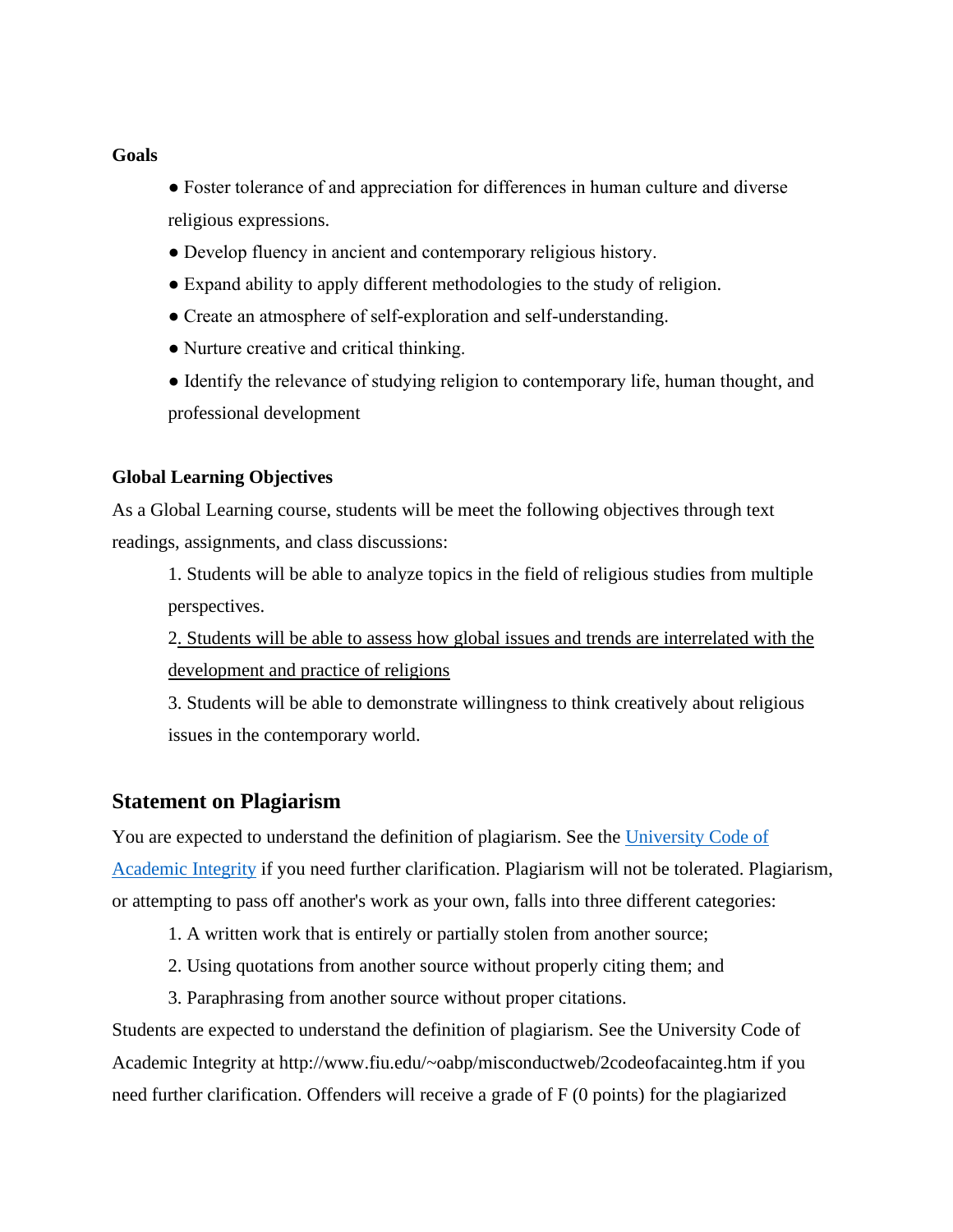assignment, and possibly for the course. Please be aware: Previously submitted papers are not allowed, even if it is your own work and even if you are retaking this class. You may not "reuse" papers.

# **III. Course breakdown**

| Course<br>Landmarks                           | Items        | Scale<br>In points | Percentage of<br><b>Final Grade</b> |
|-----------------------------------------------|--------------|--------------------|-------------------------------------|
|                                               |              |                    |                                     |
| Site Visit Essay (First Draft)                | $\mathbf{1}$ | 100                | 10                                  |
| Site Visit Essay (Final Draft after revision) | $\mathbf{1}$ | 150                | 15                                  |
| Site Visit Completed w/ proof by deadline     | $\mathbf{1}$ | 50                 | 5                                   |
| Personal Analysis Essay (First Draft)         | $\mathbf{1}$ | 100                | 10                                  |
| Personal Analysis Essay                       | 1            | 150                | 15                                  |
| Midterm                                       | 1            | 100                | 10                                  |
| Final                                         | $\mathbf{1}$ | 100                | 10                                  |
| Participation/Attendance                      | $\mathbf{1}$ | 100                | 10                                  |
| Presentation & Project                        | 1            | 150                | 15                                  |
| Total                                         | 9            | 1000               | 100%                                |

# **IV. Assessment Descriptions**

## **A. Essays**

## **Gordon Rule Requirement**

As this is a Gordon Rule course, students will be required to write a minimum of two major assignments. **The essays must have a thesis, and adequately support that thesis. The essays must be organized clearly and logically.** Each paper will be at least 1500-2000 words and will be submitted through Turnitin. All source material must be cited correctly using MLA, Chicago,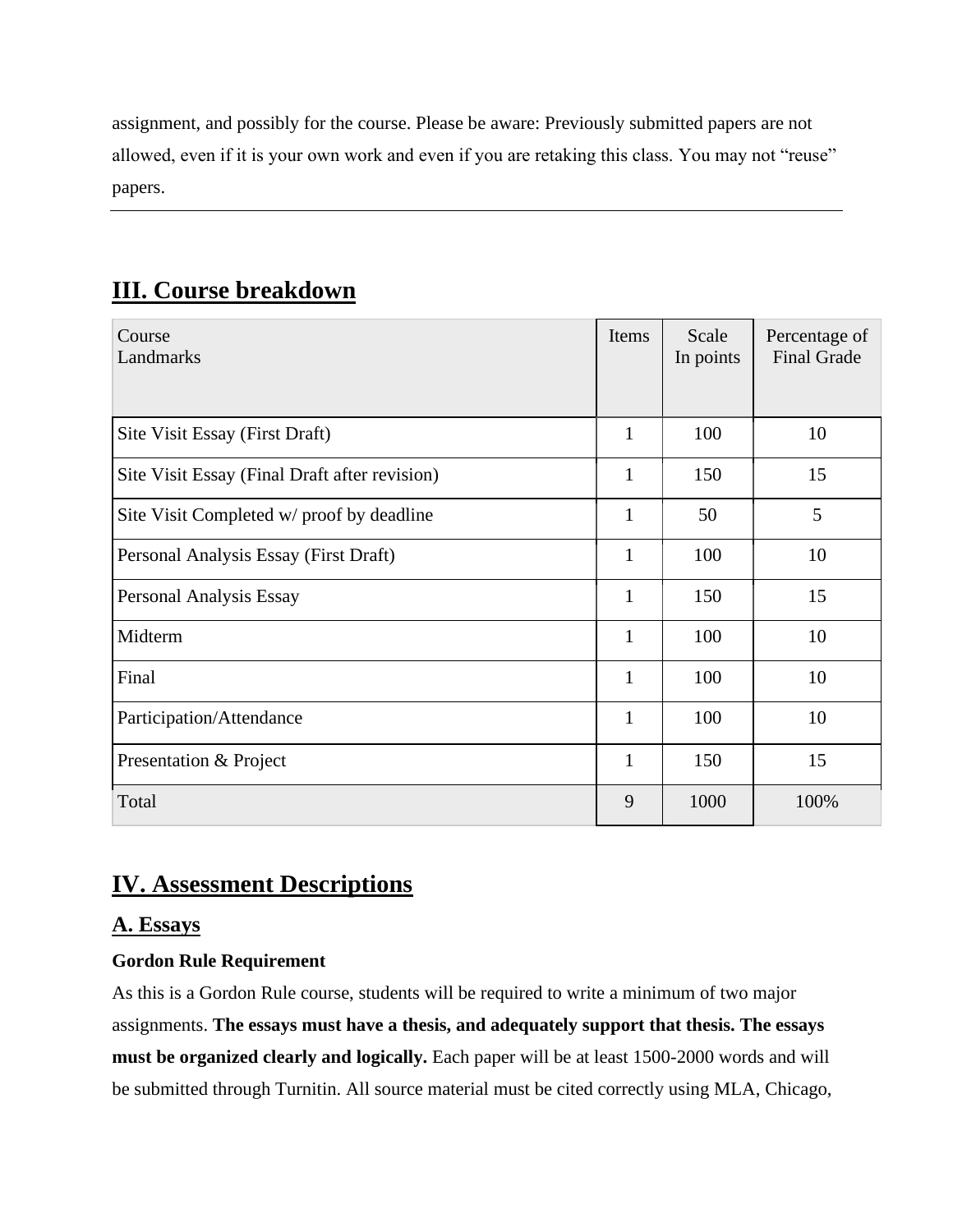or APA Style and long quotes should be avoided. Please be aware that papers with an originality score of over 35% similarity will be subject to additional scrutiny and may incur additional penalties, up to and including receiving an F (0 points). Please do NOT send any writing assignments as email or message attachments! All writing assignments must be submitted in the proper drop box in Canvas; there are no exceptions. Late papers may be accepted with a legitimate excuse and a 10% penalty for late submission. After more than two weeks, papers either be refused, or will be discounted by 50 percent at the professor's discretion.

#### **1. Essay 1: Religious Site Visit**

For this essay, you will need to visit a religious site from a religious tradition that is not your own and write a report on it. This paper must have a thesis. Detailed assignment instructions and format are provided in the course. You will be revising this essay.

- First draft of essay 1 Site Visit is due **Friday, Jan 31 at 11:59 pm, ET**, and it is worth **10% of the final grade.** You must submit at least 1000 of the minimum 1500 words, include your thesis, and a bulleted plan for any parts missing from your essay to receive full credit on the first draft.
- The Essay Revision (after my feedback on first draft) is due **Friday**, Feb **13 at 11:59 pm, ET,** and it is worth an additional **15% of the final grade**.

#### **2. Essay 2: Personal Analysis**

For this essay, you will analyze yourself using the theoretical frameworks for analysis presented in this class. The purpose of this assignment is to assess whether you understand the basic concepts of the study of religion. Using Geetz's definition of religion on page 8 of *Anatomy of the Sacred*, identify what system of symbols act most powerfully in your life to the ends he describes. This will serve as your thesis for this assignment. Following this, support the 'thesis' going through each of the themes of the course as they relate to your lived experience. Detailed assignment instructions and format are provided in the course.

> ● First draft is due **Friday, April. 2 at 11:59 pm, ET**, and it is worth **10% of the final grade.** You must submit at least 1000 of the minimum 1500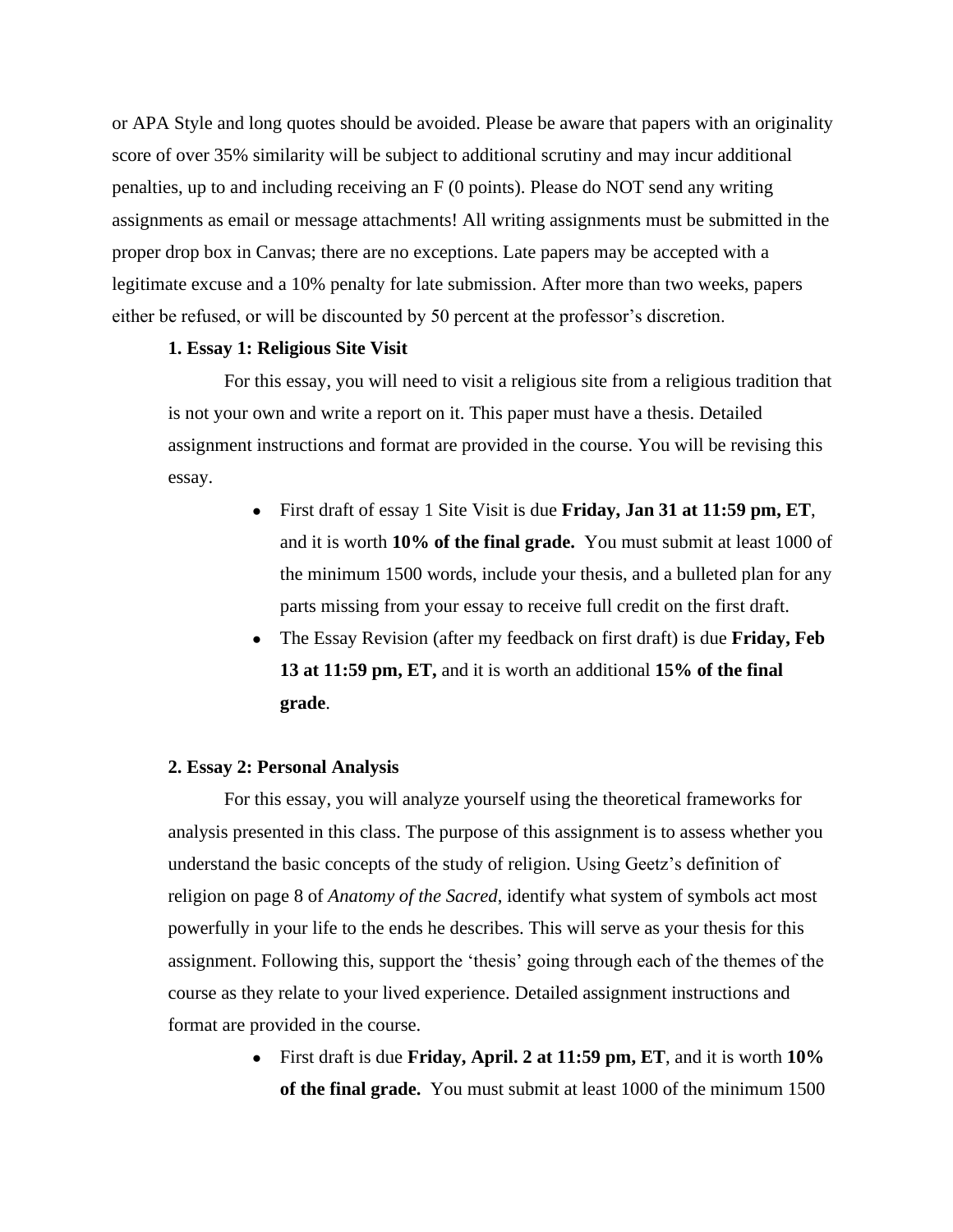words, include your thesis, and a bulleted plan for any parts missing from your essay to receive full credit on the first draft.

● Final draft is due **Friday, April 17 at 11:59 pm, ET**, and it is worth **15% of the final grade**.

## **B. Site Visit**

In order to complete the first essay, you must select a religious site and provide proof that you were there. A picture with you at the site is sufficient.

- Visiting the site by the deadline and submitting the proof by the deadline alone is worth 5% of your total grade. Your grade for this this assignment will drop by 20% for every day you are late.
- Site Visit is due **January 30th**

## **C. Group Presentation & Project**

### **1. Group project**

Each group will collaborate to present a lecture on an assigned topic from the readings. Further assignment details are provided in the course and will be discussed during the in-person sessions. Please refer to the weekly calendar for dates.

- You will be afforded time in class to brainstorm and work on this presentation.
- This project is worth 5% of your final grade. Please review in the assignment description.
- Your team mates will have an influence on this grade.

### **2. Group presentation**

You will give a group presentation for your group project. Each group presentation might include a demonstration, an explanation of a term/idea, a brief travel description, or slide show. You are encouraged to be creative and informative!

- Each group member should speak for about 5-10 minutes (You have 35 minutes) total as a group)
- You will be afforded time in class to brainstorm and work on this presentation.
- The presentation will be worth 10% of the final grade. Please review in the assignment description in Canvas.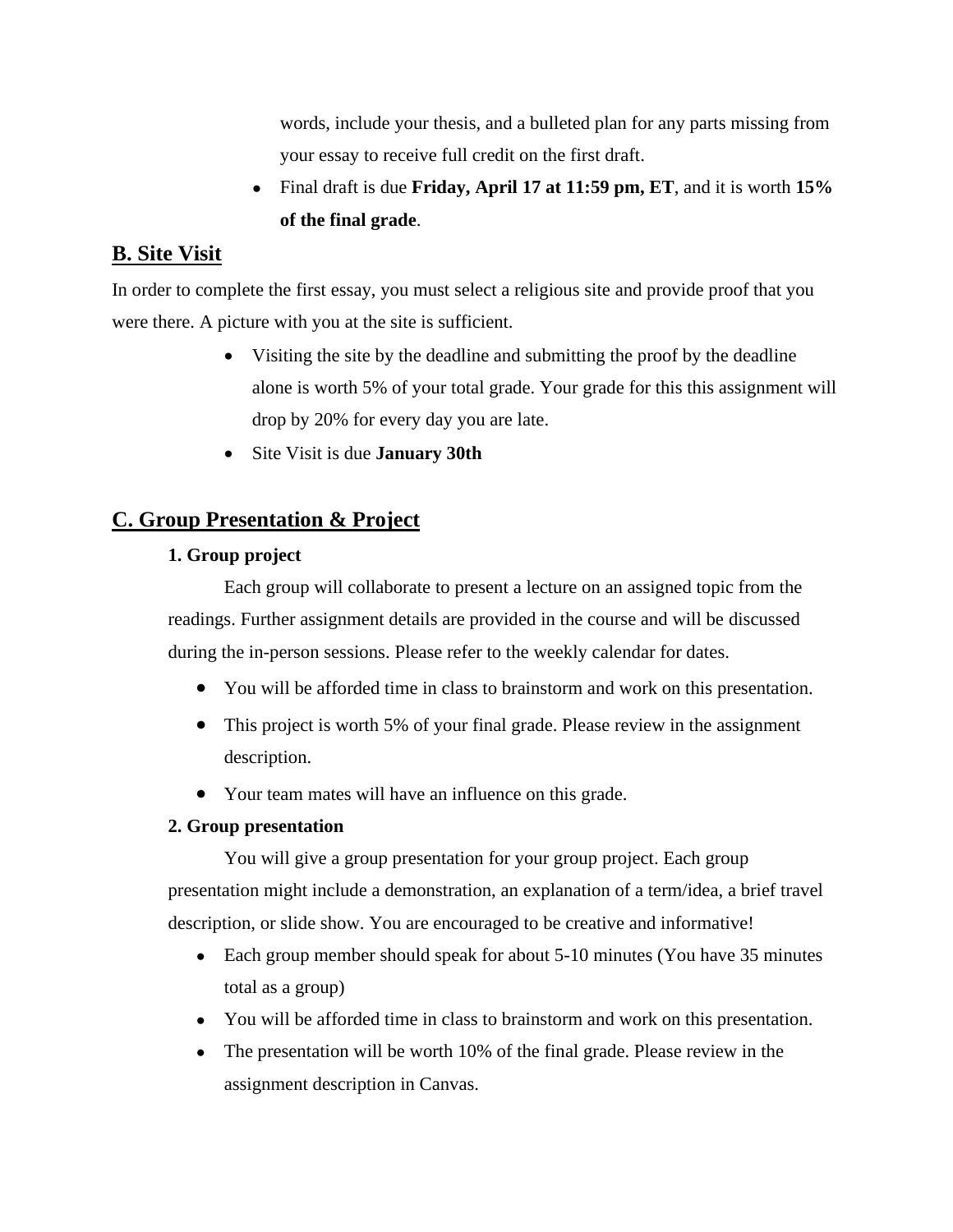### **D. Exams**

The Midterm Exam and Final Exam will be available online during their respective scheduled dates. Each exam is worth 10% of the final grade, for a total of 20% of the final grade. Format: multiple-choice and true/false questions based on assigned readings. No late submissions will be accepted.

- Midterm: material from weeks 1-8. Available online Feb. 20 March 6 11:59 pm, ET.
- Final: material from weeks 9-15. Available online April 17 April 25, from 12:00 am - 11:59 pm, ET.

## **E. Participation**

Attendance is mandatory for this course. Showing up to class on time and participating in discussions throughout the class can easily get you 10% of your grade. Participation will be measured in 3 parts per class, per day.

- One point is awarded for attending the whole class.
- One point is awarded for arriving on time.
- One point is awarded for participating in group/class discussion

## **F. Extra Credit Opportunities**

The maximum amount of extra credits that are possible are 4 percent of your final grade. All extra credit assignments are due no later than Friday, April 17 at 11:59 pm, ET. Absolutely no extra credits or make-up work will be accepted after the date.

### **1. Extra-Credit film review**

Review a movie and write a three- paragraph film review (300 words) describing the role that religion plays in the story or event. Focus on religious symbols, rituals, myths or the ways in which religious beliefs or practices influence the plot or meaning of the movie. Do not tell the whole story of the movie, but just enough so that your points are clear. **The movie selection must be approved by the instructor**. This extra credit paper is worth up to 2% of the final grade.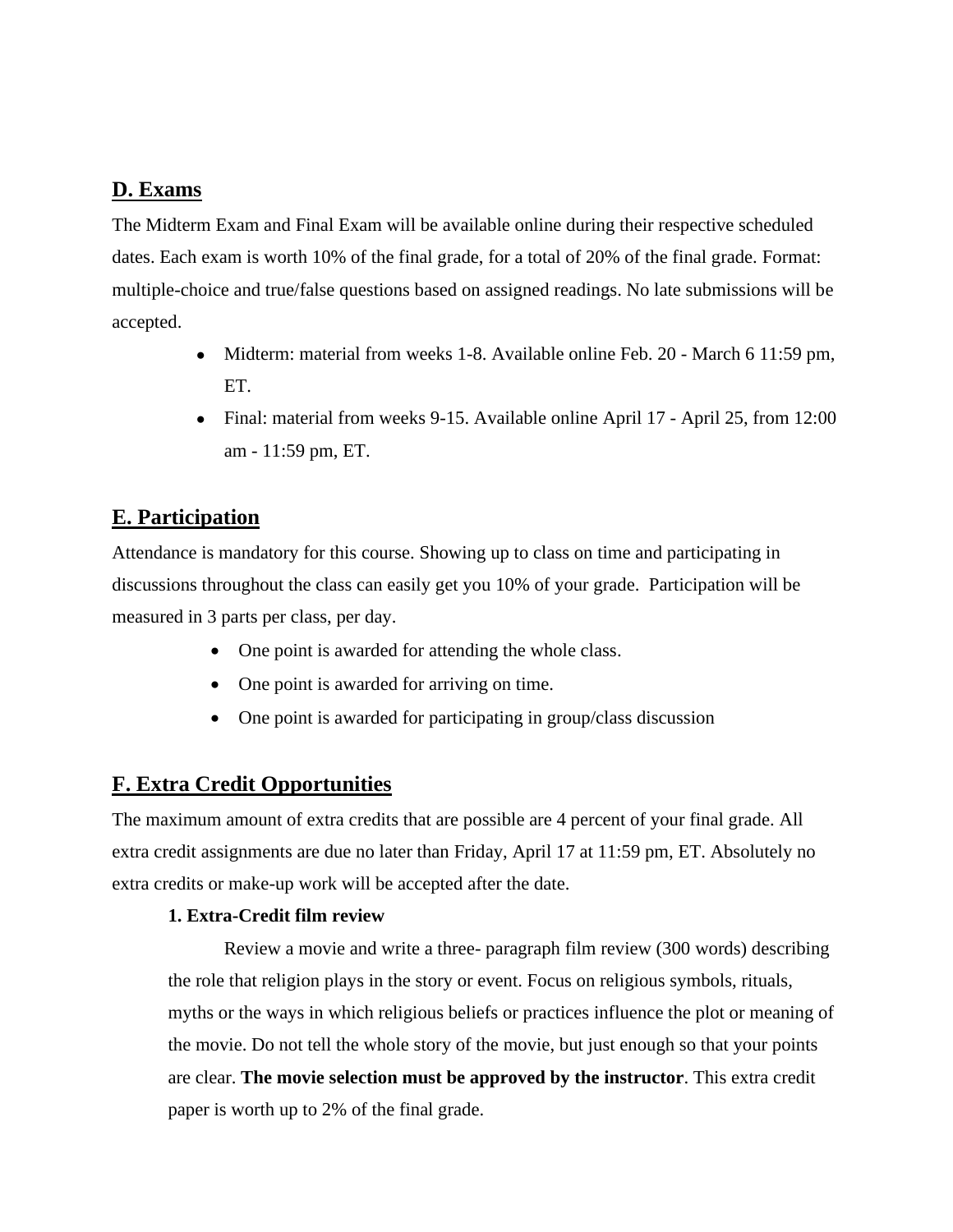### 2. **Extra Credit site visit**

Visit a religious site from a tradition that is not your own, and that you did not visit for the first essay. Following the same guidelines as the first essay provide evidence of your visit. Then write a three-paragraph site review (300 words) detailing your experience interacting with the site. The extra credit paper is worth up to 2% of the final grade.

# **V. Grading Scale**

| Letter | Range $(\% )$ | Letter | Range $(\% )$ | Letter | Range $(\% )$ |
|--------|---------------|--------|---------------|--------|---------------|
| A      | 95 or above   | -B     | $83 - 86$     |        | 70 - 76       |
| $A-$   | $90 - 94$     | $B-$   | $80 - 82$     |        | $60 - 69$     |
| $B+$   | $87 - 89$     | $($ +  | 77 - 79       | F      | 59 or less    |

# **VI. Course Calendar**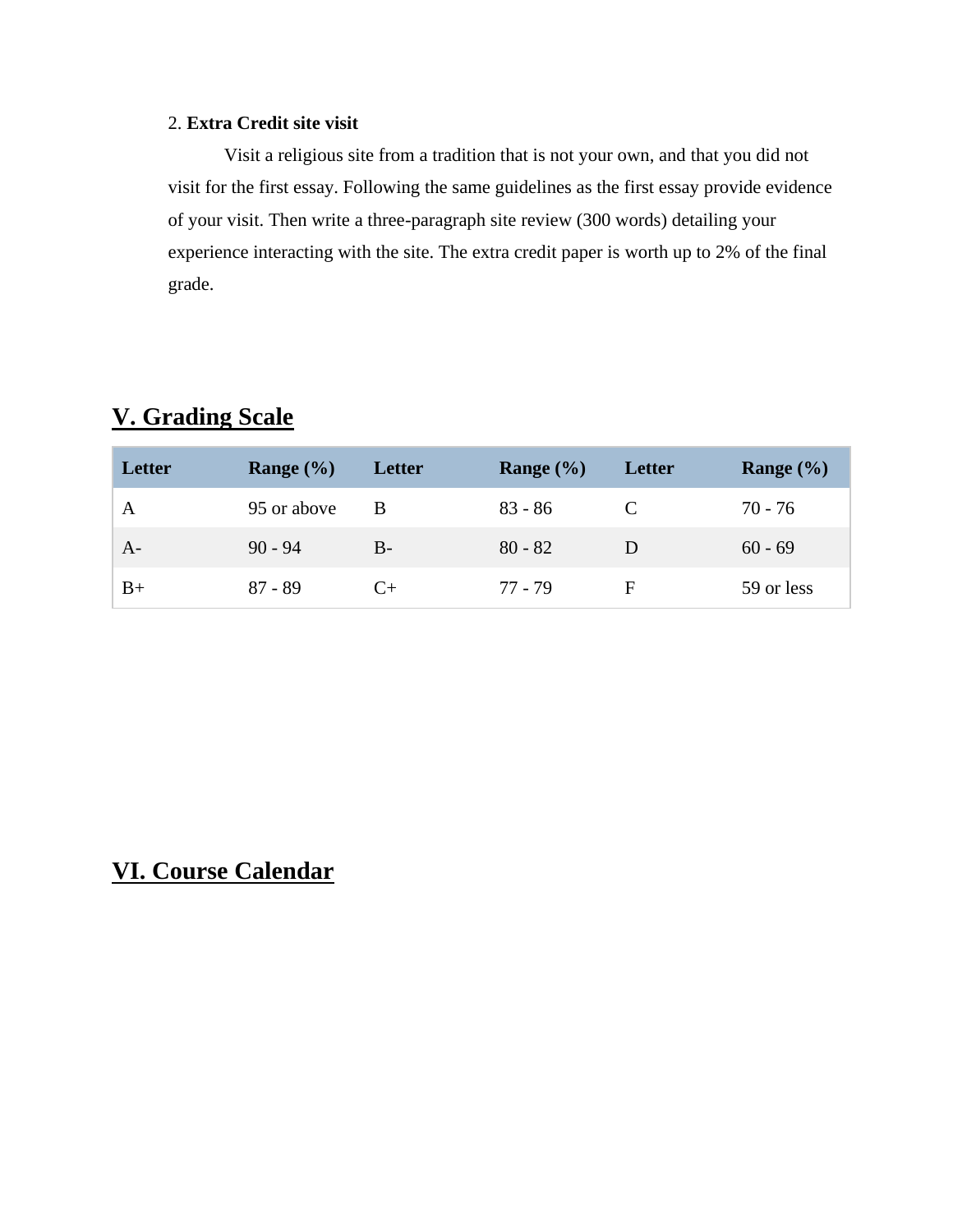| <b>Week</b>                 | <b>Activities</b>                                                                                                                                                                                                                                                                                           |
|-----------------------------|-------------------------------------------------------------------------------------------------------------------------------------------------------------------------------------------------------------------------------------------------------------------------------------------------------------|
| Week 1<br>Jan. 6 - Jan. 12  | <b>Topic: What is Religion?</b><br>READING: Chapter 1, pp. 1-14<br>$\bullet$<br>Jan. 7: Introductions, syllabus review, class plan<br>Jan. 9: Lecture "What is Religion"<br>Remember to start your Religious Site Visit research early!                                                                     |
| Week 2<br>Jan. 13 - Jan. 19 | <b>Ways of Studying Religion</b><br>READING: Chapter 2, pp. 15-34<br>$\bullet$<br>Jan. 14: Lecture: Social Science & Religion<br>$\bullet$<br>Jan. 16: Lecture: Interpreting Religion + Group Project Assignments<br>$\bullet$<br>Have you done your Site Visit?????Proof is due by next Thursdays class!!! |
| Week 3<br>Jan. 20 - Jan. 26 | <b>The Sacred and the Holy</b><br>READING: Chapter 3, pp. 35-52<br>Jan. 21: Lecture, Sacred Power<br>Jan. 23: Lecture: "The Sacred and the Holy"<br><b>REMEMBER TO DO YOUR SITE VISIT W/PROOF</b><br>So the first draft of the site visit is due Thursday of next week                                      |
| Week 4<br>Jan. 27 - Feb. 2  | <b>Sacred Symbol, Myth and Doctrine</b><br>READING: Chapter 4, pp. 53-73<br>Jan. 28: Lecture "Myth I."<br>TURN IN SITE VISIT PROOF JAN 30!<br>Jan. 30: Lecture "Myth II." (Example of group presentation)<br>TURN IN: Site Visit Draft due by Friday, January. 31 at 11:59 pm                               |
| Week 5<br>Feb. 3 - Feb. 9   | <b>Sacred Ritual</b><br>READING: Read Chapter 5, pp. 74-95<br>Feb. 4: Lecture "Ritual I"<br>Feb. 6: First draft Reviews/Reflection                                                                                                                                                                          |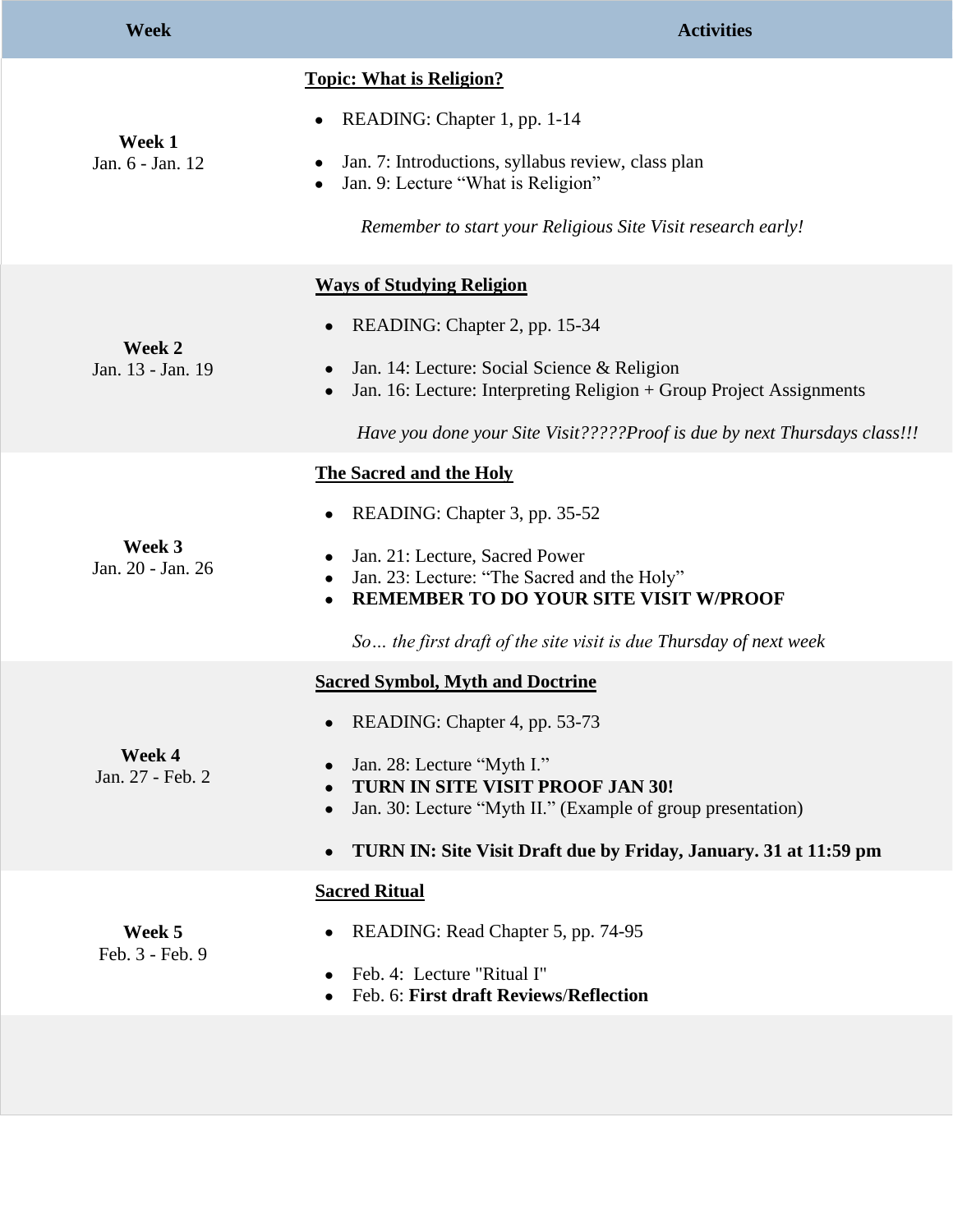|                                          | <b>Sacred Scripture</b>                                                                                                                                                                                   |
|------------------------------------------|-----------------------------------------------------------------------------------------------------------------------------------------------------------------------------------------------------------|
|                                          | Read Chapter 6, pp.96-123                                                                                                                                                                                 |
| Week 6<br>Feb. 10 - Feb. 16              | Feb. 11: Lecture "Scripture I"<br>$\bullet$<br>Feb. 13: Group Presentation-Scripture<br>FEB 13: TURN IN: Final Draft Site Visit Paper                                                                     |
|                                          | Society and the Sacred + Concepts of Deity/ Ultimate Reality                                                                                                                                              |
| Week 7                                   | Read Chapter 7 p. 124-150, Read Chapter 8, pp. 151-182                                                                                                                                                    |
| Feb. 17 - Feb. 23                        | Feb. 18: Lecture "Society and the Sacred"<br>Feb. 20: Lecture "Deity" (MID TERM REVIEW)<br>$\bullet$<br>DUE MARCH 6: MID TERM EXAM (Open Feb 20 3:00pm-March 6)<br><b>NO LATE SUBMISSIONS</b>             |
| Week 8                                   | In-person: SPRING BREAK                                                                                                                                                                                   |
| <b>SPRING BREAK</b><br>Feb. 24 - March 1 | Take Midterm Exam by Friday, March 6 at 11:59 pm, ET<br><b>NO LATE SUBMISSIONS</b>                                                                                                                        |
|                                          | <b>Cosmogony</b>                                                                                                                                                                                          |
|                                          | Read Chapter 9, pp. 183-210                                                                                                                                                                               |
| Week 9<br>March $2 -$ March $8$          | March 3: Lecture "Cosmogony" (Guest Speaker Dr. Joe Holbrook)<br>$\bullet$<br>March 5: Group Presentation-Cosmogony<br>Take Midterm Exam by Friday, March 6 at 11:59 pm, ET<br><b>NO LATE SUBMISSIONS</b> |
|                                          | <b>The Human Problem</b>                                                                                                                                                                                  |
| Week 10<br>March $9 - \text{March } 15$  | Read Chapter 10 pp. 211-234                                                                                                                                                                               |
|                                          | March 10: Lecture "The Human Problem"<br>March 12: Group Presentation-The Human Problem<br>March 12: Reflection Paper discussion                                                                          |
|                                          |                                                                                                                                                                                                           |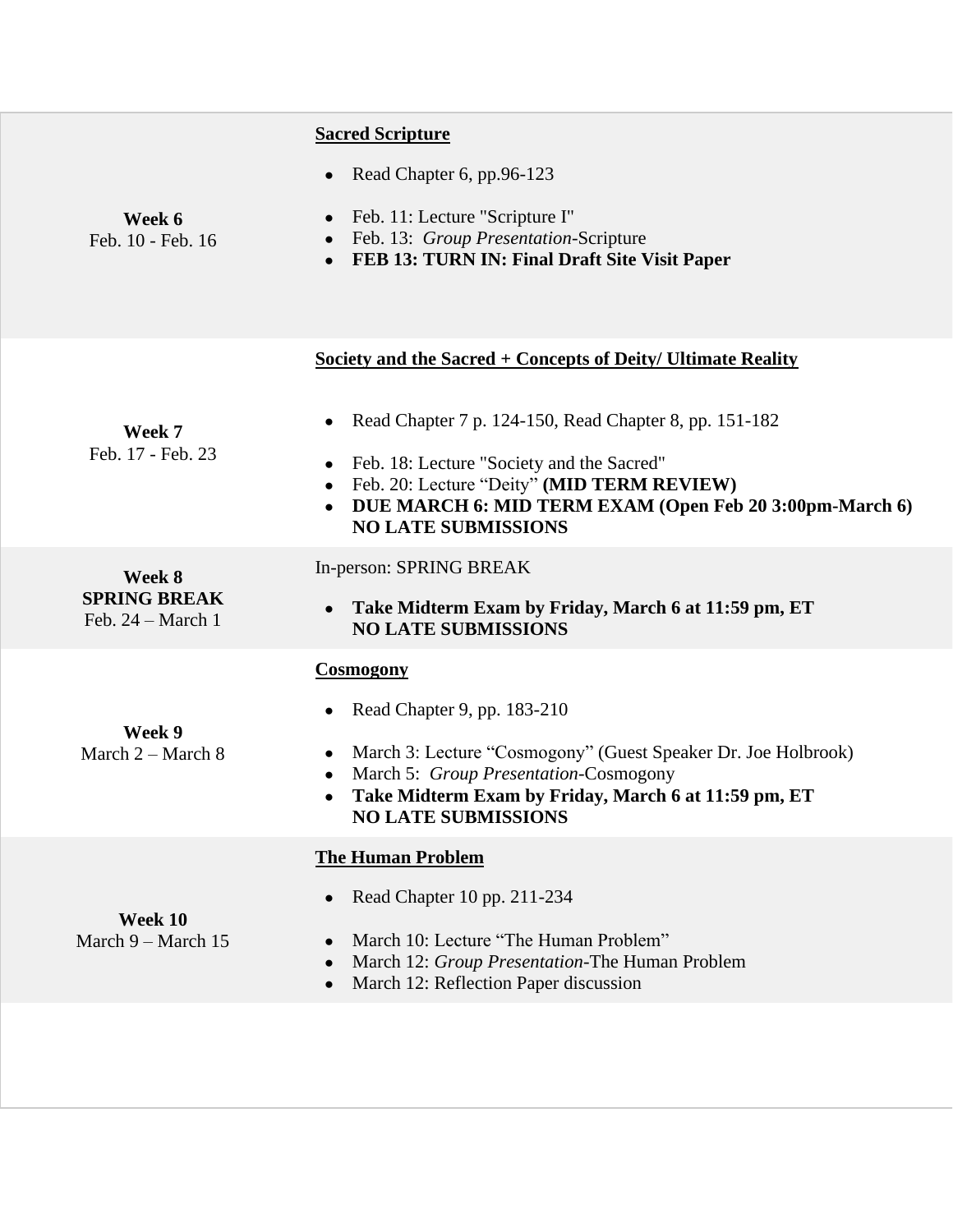|                                  | <b>The Problem of Evil and Suffering</b>                                                                                                                                                                                                |
|----------------------------------|-----------------------------------------------------------------------------------------------------------------------------------------------------------------------------------------------------------------------------------------|
|                                  | Read Chapter 11 pp. 235-258                                                                                                                                                                                                             |
| Week 11<br>March 16 – March 22   | March 17: Lecture "Theodicy"<br>March 19: Lecture "Theodicy II" discussion of current events news item                                                                                                                                  |
|                                  | <b>Ethics</b>                                                                                                                                                                                                                           |
| Week 12<br>March $23 -$ March 29 | Read Chapter 12 pp. 259-286                                                                                                                                                                                                             |
|                                  | March 24: Lecture "Ethics"<br>March 26: Group Presentation-Ethics                                                                                                                                                                       |
|                                  | <b>Salvation and Liberation</b>                                                                                                                                                                                                         |
| Week 13<br>March 30 - April 5    | Read Chapter 13 pp. 287-337                                                                                                                                                                                                             |
|                                  | March 31: Lecture "Soteriology: Salvation & Liberation"<br>$\bullet$<br>April 2: Group Presentation "Salvation & Liberation"<br>April 2: TURN IN FIRST DRAFT PERSONAL ANALYSIS PAPER                                                    |
|                                  | <b>New Age and New Religious Movements</b>                                                                                                                                                                                              |
|                                  | Read Chapter 14 pp. 341-360                                                                                                                                                                                                             |
| Week 14<br>April $6 -$ April 12  | April 7: Lecture "Secularization/New Religious Movements"<br>April 9: Group Presentations-New Religious Movements ++<br>April 9: PERSONAL ANALYSIS PAPER REVIEW<br>All Extra-Credit assignments due on Friday, April 17 at 11:59 pm, ET |
|                                  | <b>Secularization and Pluralism</b>                                                                                                                                                                                                     |
| Week 15<br>April 13-April 19     | Read Chapter 15                                                                                                                                                                                                                         |
|                                  | April 14: Lecture: "Contemporary Challenges"<br>April 16: FINAL EXAM REVIEW                                                                                                                                                             |
|                                  | APRIL 17: TURN IN PERSONAL ANALYSIS FINAL PAPER<br>All Extra-Credit assignments due on Friday, April 17 at 11:59 pm, ET<br>Take Final Exam ONLINE by April 25 at 11:59 pm, ET.<br>(Any later and I cannot give you a grade for it)      |